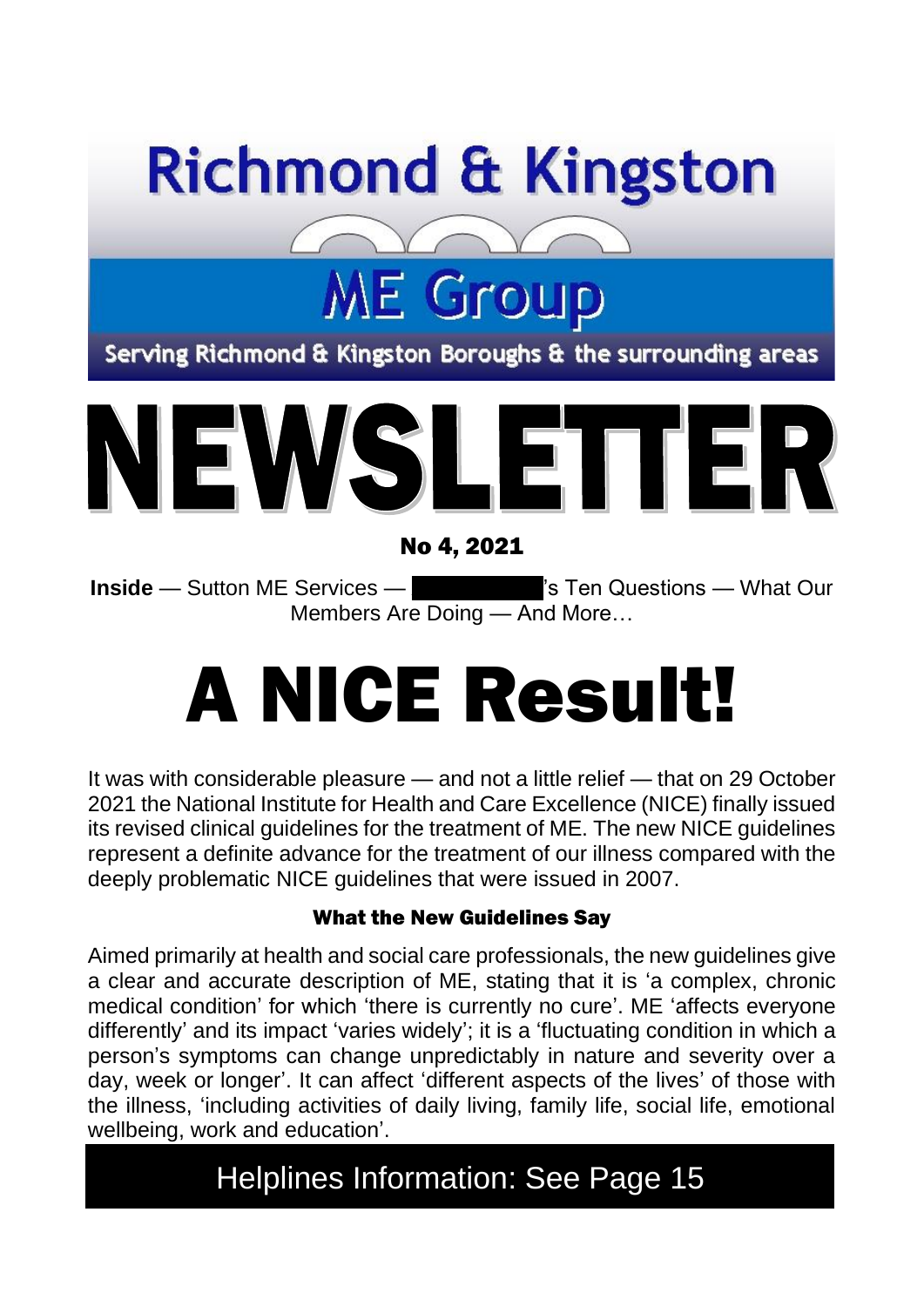The guidelines outline the various levels of ME, showing four categories from Mild, through Moderate and Severe to Very Severe, and giving a potted description of how each category impacts upon people. They then give in detail the symptoms which define ME:

Debilitating fatigue that is worsened by activity, is not caused by excessive cognitive, physical, emotional or social exertion, and is not significantly relieved by rest.

Post-exertional malaise after activity in which the worsening of symptoms is often delayed in onset by hours or days; is disproportionate to the activity; has a prolonged recovery time that may last hours, days, weeks or longer.

Unrefreshing sleep or sleep disturbance (or both), which may include feeling exhausted, feeling flu-like and stiff on waking; broken or shallow sleep, altered sleep pattern or hypersomnia.

Cognitive difficulties (sometimes described as 'brain fog'), which may include problems finding words or numbers, difficulty in speaking, slowed responsiveness, short-term memory problems, and difficulty concentrating or multitasking.

In what might be interpreted as a veiled criticism of the baleful impact of the superseded guidelines and of the psychosocial 'it's all in your head' school of analysis which influenced previous official thinking about ME, the guidelines note that people with ME 'may have experienced prejudice and disbelief and could feel stigmatised by people (including family, friends, health and social care professionals, and teachers) who do not understand their illness', that they 'may have lost trust in health and social care services and be hesitant about involving them', and recommend that health and social care professionals must take this into consideration in order that 'supportive, trusting and empathetic relationships' can be established.

The guidelines confirm the clauses in the draft versions that health and social care professionals must take into consideration that 'there is currently no cure (non-pharmacological or pharmacological) for ME/CFS', and repeat the disavowal of two treatments — Graded Exercise Therapy (GET) and Cognitive Behavioural Therapy (CBT) — that were recommended in the 2007 NICE guidelines as adequate ways of dealing with ME, and which have been claimed by the psychosocial school as cures for the illness.

Based on criticisms in the qualitative evidence of cognitive behavioural therapy (CBT) being described as a 'treatment' (cure) for ME/CFS, the committee considered it was important to highlight that CBT is not a cure for ME/CFS and should not be offered as such. Instead, it aims to improve wellbeing and quality of life, and may be useful in supporting people who live with ME/CFS to manage their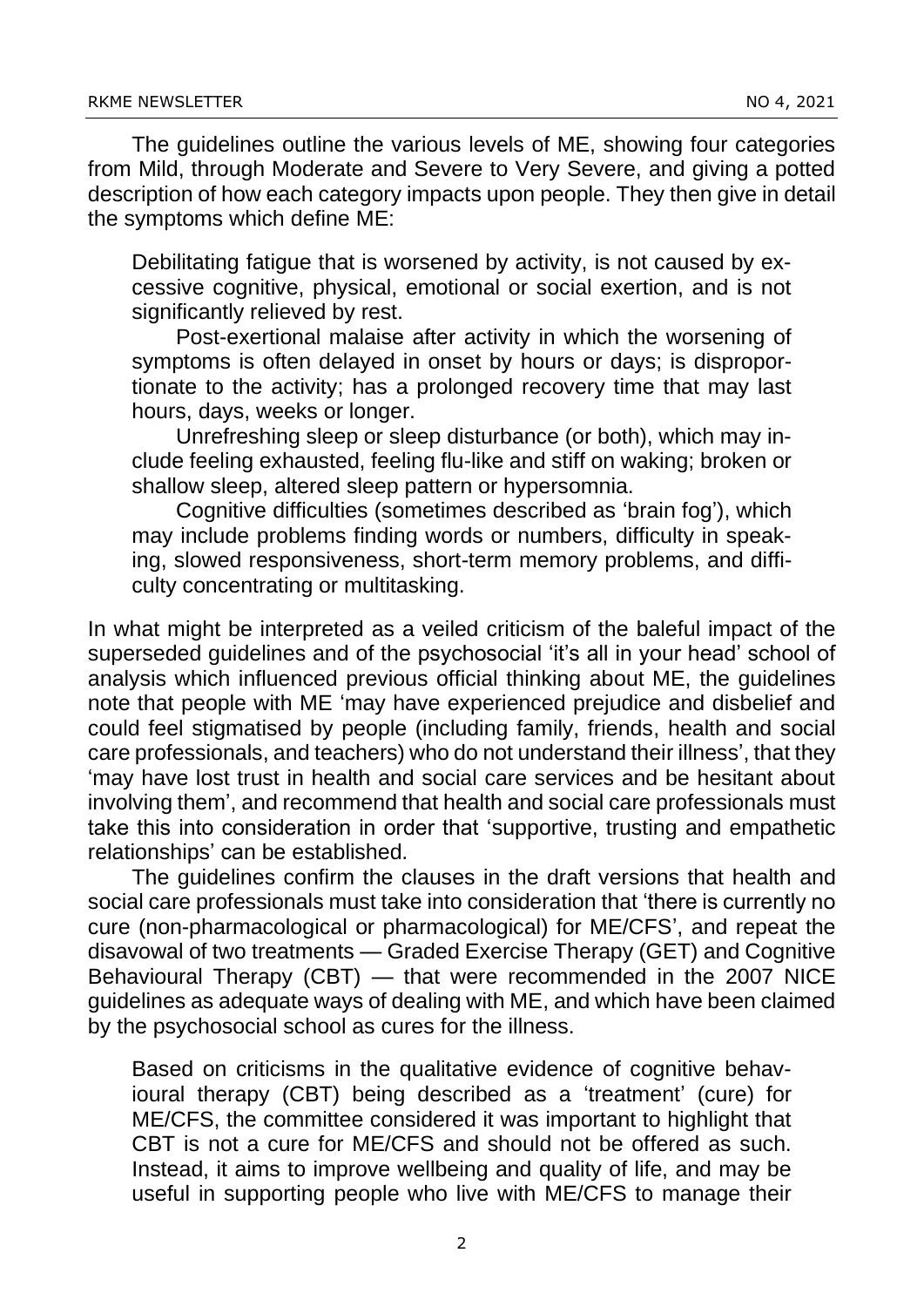symptoms and reduce the distress associated with having a chronic illness. It should therefore only be offered in this context, and after people have been fully informed about its principles and aims.

As for physical exercise, the revised guidelines are very clear:

Physical activity has a health benefit for most people and many conditions, but in people with ME/CFS, physical activity may make their symptoms worsen…

The committee concluded any programme using fixed incremental increases in physical activity or exercise (for example, graded exercise therapy), or physical activity or exercise programmes that are based on deconditioning and exercise avoidance theories, should not be offered to people with ME/CFS. The committee also wanted to reinforce that there is no therapy based on physical activity or exercise that is effective as a cure for ME/CFS.

Following from this, the guidelines call upon health and social care professionals to help people with ME to 'develop a plan for energy management as part of their care and support plan', and to 'support them to establish realistic expectations and develop goals that are meaningful to them'.

The revised guidelines take a look at the Lightning Process, stating sternly that for various reasons it 'should not be offered to people with ME/CFS'.

There is also a section relating to the specific problems facing children and young people who have ME.

#### NICE's Peculiar 'Pause'

The road to the ratification of the revised guidelines was by no means straightforward. Those responsible for the ideas that influenced the previous NICE guidelines for ME, the psychosocial school, waged a furious and devious fight against the new proposals. They recognised all too well that what was being offered stood in stark contrast to their prescriptions for dealing with the illness — that is, GET and CBT — prescriptions that people with ME recognised were, as in the case of CBT, merely of limited use in dealing with the *symptoms* of ME, or, as in the case of GET, actually harmful to many people.

NICE had by last August prepared the final draft of its guidelines, but, rather than meeting to ratify it, it suddenly declared a 'pause' in the ratification process, and instead proposed to hold a round table discussion on 18 October. This dismayed many people with ME and the ME campaigning groups. It was quite unprecedented and of dubious legitimacy, and not surprisingly made us fear the worst, making many feel that the psychosocial school and certain obdurate Royal Colleges had managed overly to influence or even to nobble the NICE committee.

Looking back, however, perhaps something closer to the opposite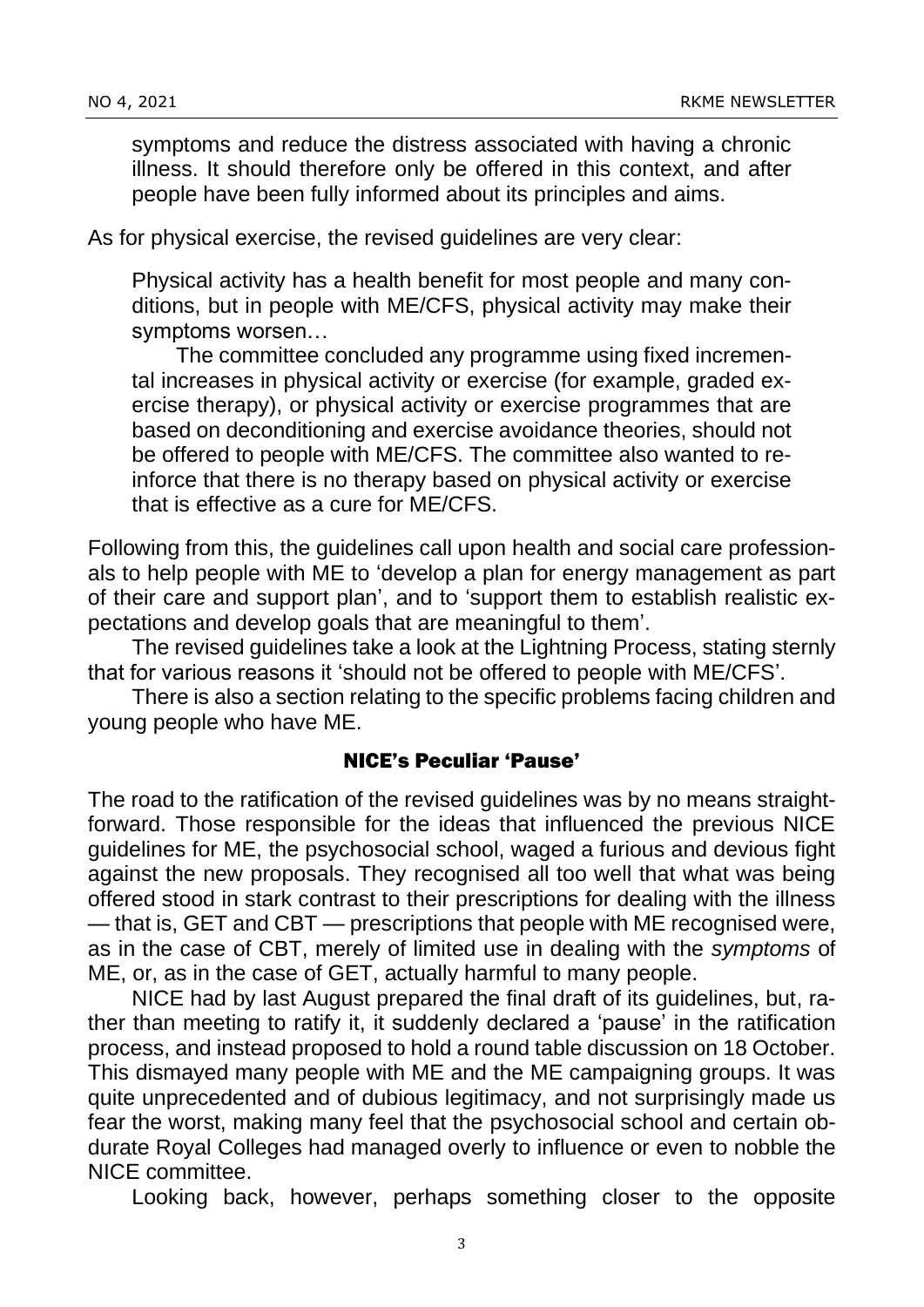occurred. Could it be the case that the NICE committee was determined to push through the new guidelines, and called the pause in order to put the psychosocial school and the Royal Colleges in a confident frame of mind, giving them a false sense of security, to fool them into thinking that they had the committee in their pocket? Seeing that the final version of the new guidelines aims a massive blow at the psychosocial school and puts paid to both their jealouslyheld position as the main authority in Britain in respect of the treatment of ME and their recommendation of GET and CBT as all-purpose cures for ME, this is a distinct possibility.

#### Putting the Changes into Practice

The medical world can be strangely slow to adopt practices that subsequently come to be recognised as beneficial and indeed essential. When Joseph Lister first recommended disinfecting wounds and surgical instruments, he was mocked by many top medical professionals and authorities. Consider the length of time during which the psychosocial school was considered by the medical establishment as *the* authority on ME in Britain, despite the repeated exposure of the inadequacies of its theories and the ineffectiveness of its practice.

And so, the point made by Neil Riley, the Chairman of the ME Association, that 'it's one thing to have a guideline, quite another for medical professionals to adopt new treatments and help us to recover', is extremely pertinent. In recognising that the new guidelines represent a significant shift in clinical practice, Physios for ME enquired as to who will be providing training to support teams to adapt their practice, and how these changes will be overseen and monitored.

ME Action has initiated the Dear Doctor campaign, which is aimed at encouraging GPs and other health professionals to read the new guidelines and to recognise the fundamental changes that they present:

We need your help to tell doctors and other medical staff that the recommended treatments for people with ME have changed. We want to get the message out that there are new recommendations on the way people with ME can be supported, but they should not offer harmful treatments like Graded Exercise Therapy.

ME Action has also presented a five-point recommendation which it feels will acquaint health professionals with the key innovations in the guidelines:

- $\star$  Understand and recognise that people with ME may have experienced prejudice and disbelief and could feel stigmatised by people… who do not understand their illness
- $\star$  Do not offer any programme that uses fixed incremental increases in physical activity or exercise, for example, graded exercise therapy.
- $\star$  Provide care flexibly to the person's needs, such as by on-line or phone consultations or making home visits.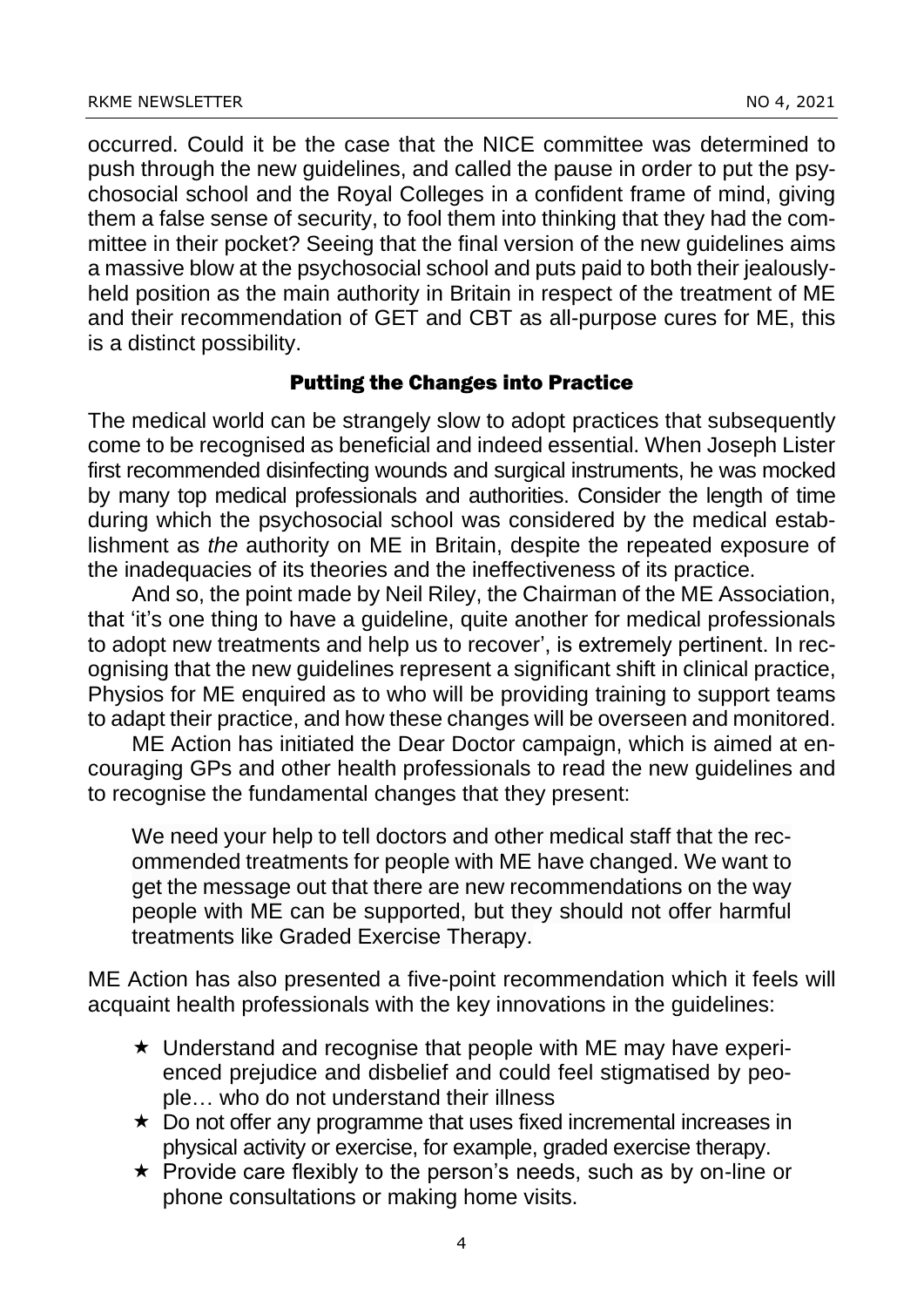- $\star$  Be aware of how to diagnose ME and be confident in recognising it. It is a fluctuating condition in which a person's symptoms can change unpredictably in nature and severity over a day, week or longer.
- $\star$  Signpost people to support groups, give advice on financial and social support, and access to aids and adaptations.

The revised NICE guidelines represent a very welcome change in the treatment of ME; they show that they have been compiled by people who not only are familiar with the specificities of ME, but also have taken into account the research into ME that has been undertaken in other countries and what people with ME have long been saying about their illness and how it affects them. It is essential that their recommendations are implemented immediately and thoroughly throughout the health and social care sectors.

The Richmond and Kingston ME Group is grateful to the NICE panel reviewing the guidelines, to the ME Association for its contributions, to health professionals, ME support groups and people with ME for their input, and especially to Caroline Kingdon and Dr Luiz Nacul from the UK ME/CFS Biobank Cure ME Project at the London School of Hygiene and Tropical Medicine, who used the testimonies provided by our members to help the campaign to remove GET and CBT as treatments for ME.

#### **Paul Flewers**

#### Book Review

**reviews Sarah Ramey, The Lady's Handbook For Her Mysteri***ous Illness* (Doubleday Books, 2020).

#### \* \* \*

*The Lady's Handbook For Her Mysterious Illness* is, at heart, a call for a new approach in dealing with WOMIs (women with a mysterious illness) from both those of us suffering from a mysterious illness (including MOMIs) and those who aim to support and treat them. This approach is based on functional medicine, and Sarah attributes much of her own improvement to this.

Her book is written largely as a memoir in which she describes her experience over 10 years with an illness that defied diagnosis despite intense (and horribly intrusive) testing and which doctors then decided must therefore be all in the mind:

One urologist who had just performed this really horrible procedure took me into his office with my parents. Instead of talking to me, he looks at my parents and says, '*You know, this test was negative. What*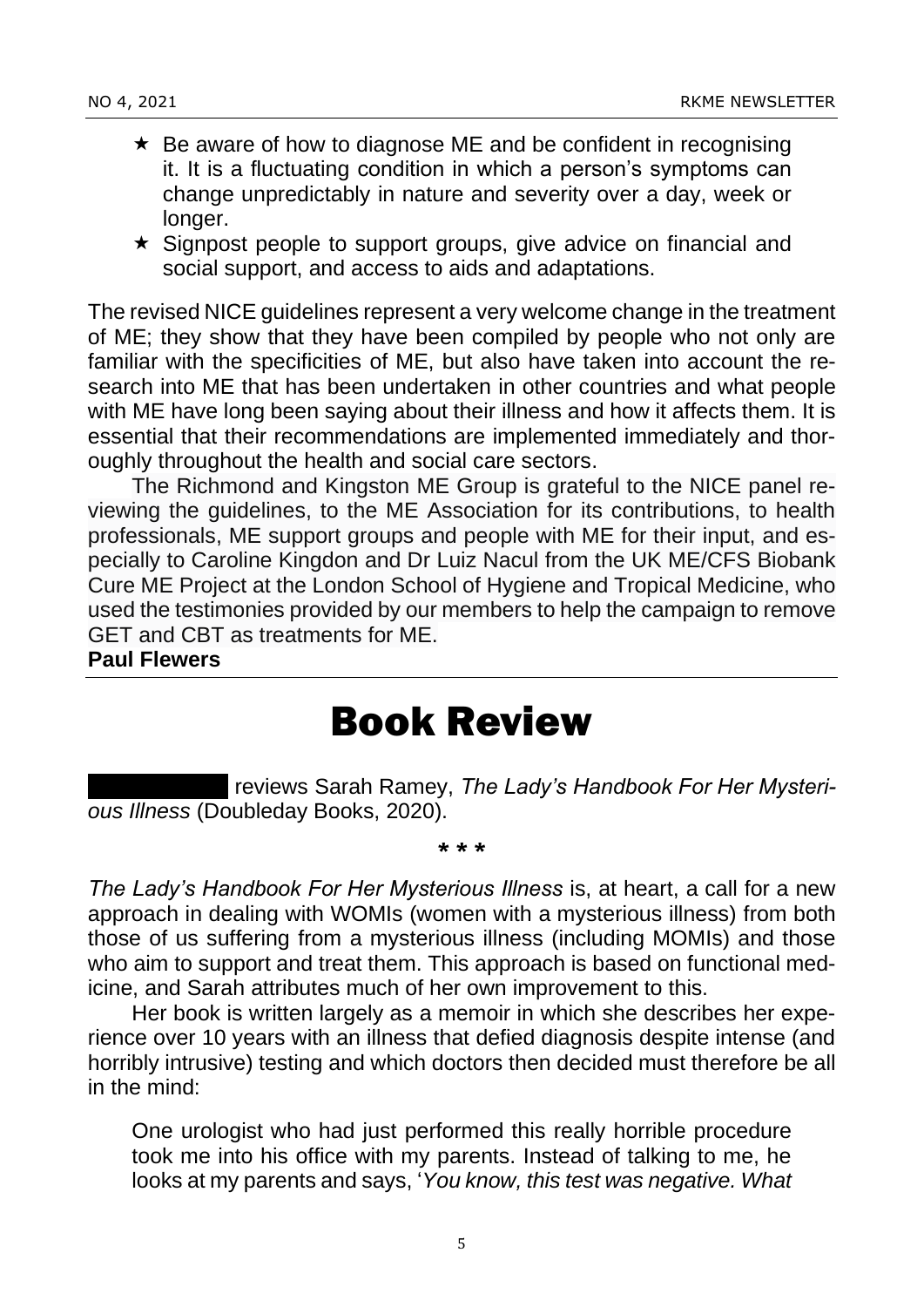*I really think is going on here, like so many other young women her age, is this problem is psychological.*'

Originating in a 'seemingly innocuous' illness in college, it became a long-term and elusive condition that destroyed her health, but one that doctors could neither diagnose nor treat. Eventually she got a diagnosis of Chronic Fatigue Syndrome (she is American), which she describes as the diagnosis you get when doctors have nowhere else to put you.

It is a familiar story starting with a visit to a doctor and expectations of a cure, followed by tests that mostly come back negative (I was described by my doctor once as 'abnormally normal'), and when out-of-range results appear they are dismissed (mine were always described as 'atypical'), periodic breath-



taking incompetence (often arising from poor preparation/inability to listen by the doctor, the sense of isolation and failure (is it just me?), the discovery of a community (she calls this WOMI), the search for 'alternative solutions' (think yoga, kale smoothies and positive thinking), and the moments of optimism and subsequent despair as the illness fluctuates.

It is also a book that challenges the male-dominated perspective of medicine. In the worst of times, Sarah starts to reflect on the fact that the overwhelming majority of people with chronic invisible diseases are women, and also to note, for example, that because of the inconvenience of a monthly cycle in women that may affect results, new drugs are almost invariably tested only on men

— even though there are major differences in how men's and women's bodies work in ways that could be highly relevant. The book's tone changes markedly here as she stops passively accepting what doctors (traditional or alternative) say. She starts to consider these differences and what this might mean for medicine.

And it is from this insight that she starts to focus on a more holistic ('feminine') approach to health that will not be about cutting it out or a silver bullet pharmaceutical. For Sarah, there is redemption — if not a complete cure from functional medicine, and this is a key insight that she wants to share.

Functional medicine sees today's chronic illnesses as ecological in nature, driven by modern changes to the basic foundations of health, from the quality of our sleep, diet and social connections to the state of our microbiomes. So a basic premise of functional medicine is that these chronic illnesses are the result of an individual's history which it is vital to understand, and which is so different from our general experience of doctors. So while there may be common building-blocks to recovery, each individual's path will be different.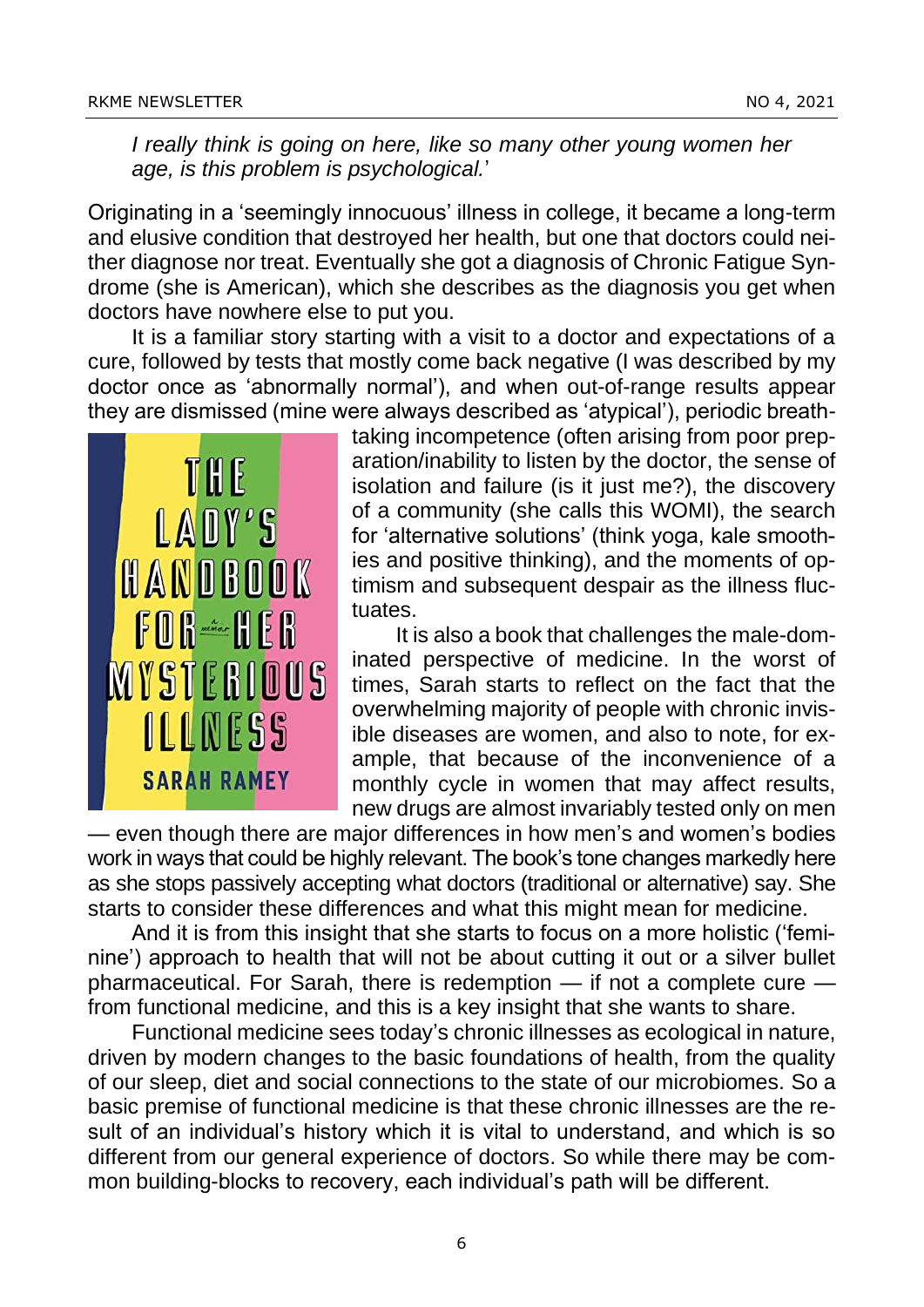The kicker at the end is that it turns out that she also has something that traditional medicine should have picked up and cured, resulting from a botched surgery for her initial problem. But this can be seen as the trigger event that sent her spiralling down an all too familiar path.

Sarah Ramey has written a very readable, darkly funny, memoir; she has learnt a great deal about how the body works; she has tried more interventions that most of us; and finally she has found sustainable improvement from a gentler and more balanced individualised approach.

### What Our Members Are Doing

Done anything exciting, inspiring, interesting? Although ME does its best to make our lives miserable, and the Corona Virus adds yet more botheration, this does not prevent us from trying to make our lives as fulfilling as we can. So do let us know what you're up to.

We're delighted to announce that local book of poetry and paintings has been published by Morgan's Eye Press. If you'd like to order one, please contact her at

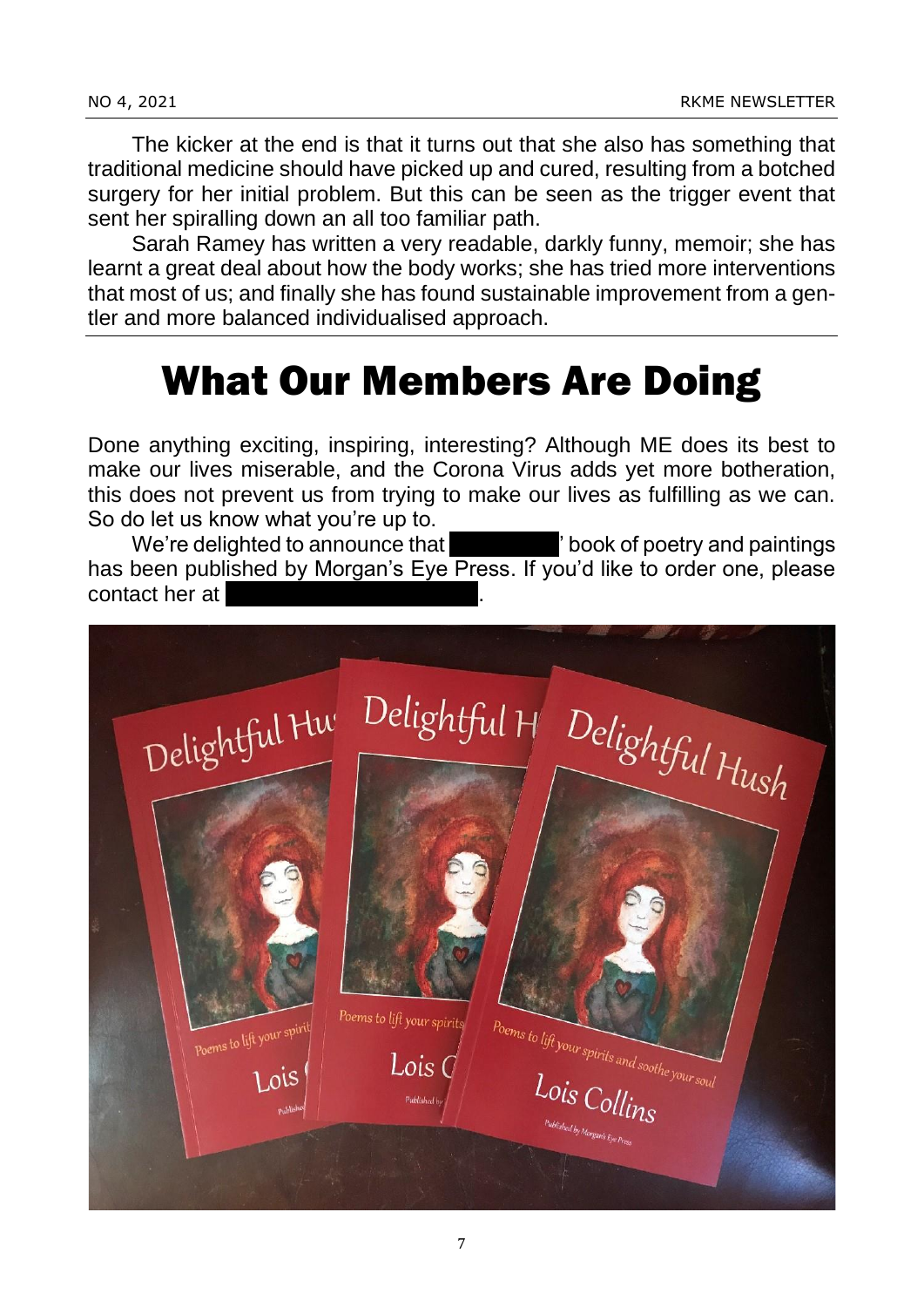Paul Flewers had an article on the theory of state collectivism published in the *Weekly Worker* for 2 December. He still has some copies of the book he recently edited on the final years of the Weimar Republic in Germany, *1933: Warnings From History*, on sale for £10 (bookshop price: £15.99). If you'd like a copy, e-mail him at trusscott.foundation@blueyonder.co.uk.

#### Ten Questions

This time answered by  $\blacksquare$ 

- 1) **How long have you had ME?** I was first diagnosed by my GP in 2017 but at the time no one explained to me what this diagnosis meant, and it wasn't until March 2020 that I realised the severity of the diagnosis as my body finally collapsed from the stress I was putting it under.
- 2) **What was the trigger that started it off?** It is not very clear what my trigger was, but we believe it was a mix of typhoid infections, PTSD and stressful life events.
- 3) **What is the worst thing about having ME?** I feel like this answer changes each week. Even as I write this I keep deleting and changing the answer. I think the worst things for me are the aspects of my life I have lost. I had to leave South Sinai which was the place I had chosen to make my home, I have lost my independence, lost my meaning and purpose which I found through my work in marine conservation, lost many friendships. I don't think I realised how much ME was a journey of grief. I think that's why it changes each week because each week there is something new to grieve.
- 4) **Has anything good come of it?** Alongside the grief has come immense self-reflection and a great deal of learning. I have learnt so much about who I really am which has allowed me to find a wonderful partner, peace within myself and in life.
- 5) **What treatment (prescribed or alternative) has helped the most?** I have started to work with a naturopath in the last three months and I feel there has been a significant change in my energy, brain fog and pain. We have worked on my sleep and diet as these were two big problem areas for me. I now eat an anti-inflammatory diet, which feels amazing. I also take a few supplements which the naturopath tailored to me to help me sleep, heal my gut, and boost my immune system. During the last few years, I have also seen a psychotherapist of the Human Givens teachings as I had specific things I knew were affecting my nervous system in the wake of my PTSD and a stressful career. Working on these specific things with the psychotherapist have really calmed my nervous system and reduced my anxiety. Lastly, I have found meditation to be a great help, again to calm my nervous system.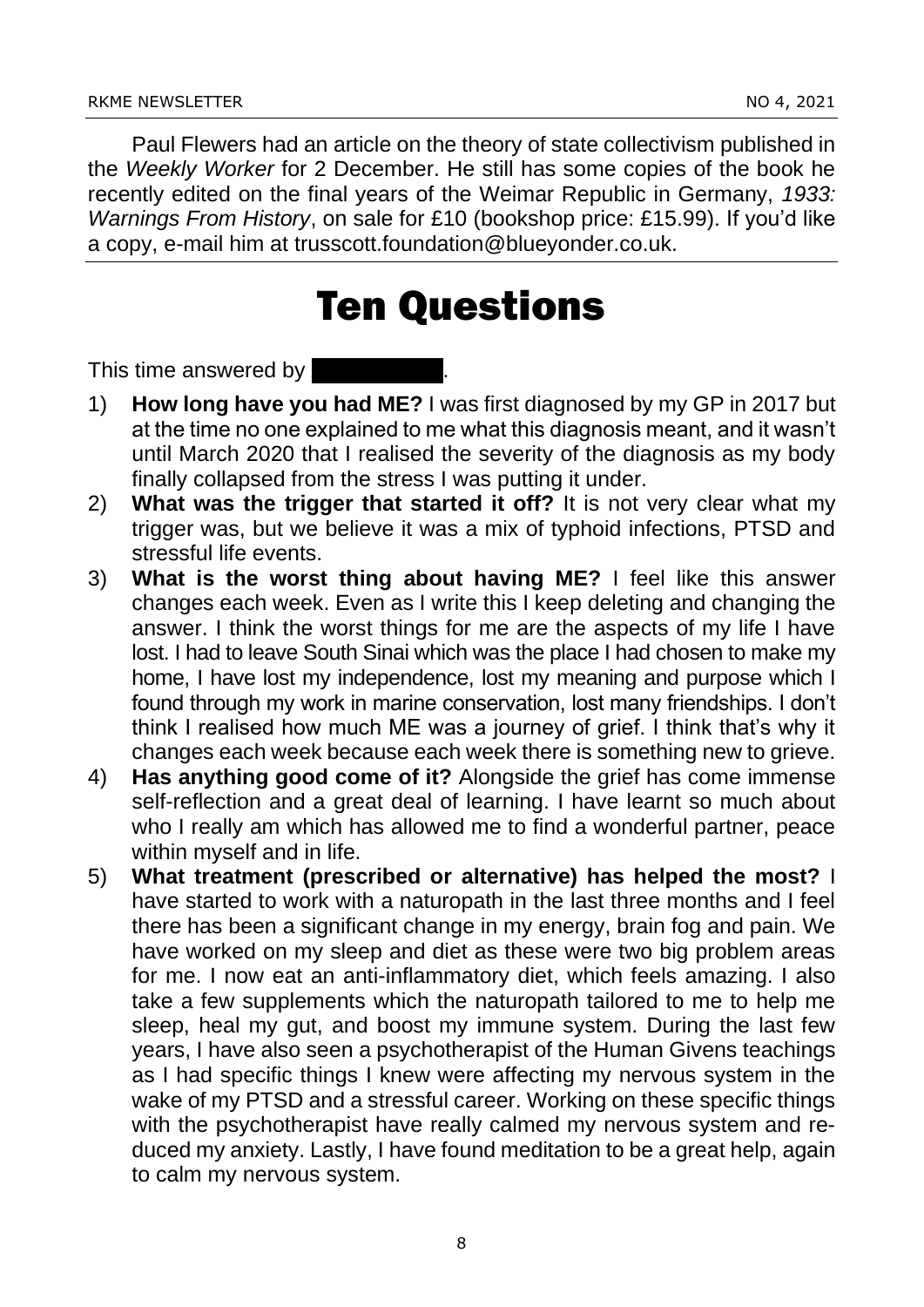- 6) **And which was the most useless or did the most harm (to you or your pocket)?** Luckily, I have not yet used a treatment which has not helped me in some way. I have been lucky to receive a lot of advice from the ME community before embarking on anything which I think has significantly reduced wasted treatment.
- 7) **What do you like doing on a good day?** On a good day I *love* anything involving nature even if it's sitting somewhere comfortable with a good view of the sea or trees. If I'm at home then I enjoy cooking with my family, calling a friend, or being creative through art.
- 8) **Do you have any tips for getting through a bad day?** Find a good TV series or podcast and escape to another world through it. That's what I usually do. Something I have also had to learn is to not be hard on myself. I would say that learning not to be negative about what I can or can't do on the bad days has helped me a lot.
- 9) **What is the worst thing anyone has said to you?** When a doctor couldn't find a reason for my bad health, they told me: 'It's just women's problems.' That made my blood boil because I hate being dismissed for my health, but I hate being dismissed for being a woman even more!
- 10) **And the best?** My friends and family being so proud of me. When they tell me they are proud, that gives me so much strength.

Extra questions:

- 11) **Where would you like to be now?** I would like to be on top of a mountain in Scotland overlooking the sea with maybe a few whales and dolphins passing by! Not sure if that is the answer you were looking for but that's where my mind went straight away.
- 12) **Tell us a joke/mantra/quote.** My friend sent me a video of Michaela Cole's Emmy acceptance speech: 'Do not be afraid to disappear. From it, from us, for a while. And see what comes to you in the silence.'

### A Meeting with Sutton CFS Service

We held an hour-long Zoom meeting with the CFS Service at Sutton Hospital<br>on 13 October. Dr (Consultant Clinical Psychologist and Team , Consultant Clinical Psychologist and Team Lead, and **January Andrew Riordan Aurupy Specialist**, were there on behalf of the Clinic, whilst our member **Shaket and plus committee members** and **Feather were there on behalf of the Richmond and King**ston ME Group. **Ferther and chaired the meeting and took the minutes.**<br>It started with a warm greeting from **Fernando changes** to the attendees and an intro-It started with a warm greeting from

duction for **January Angle Riordan in Angle Riordan II** a new Clinical Nurse Specialist, who was welcomed by the group.

The first topic on the agenda was the impact on patients' perceptions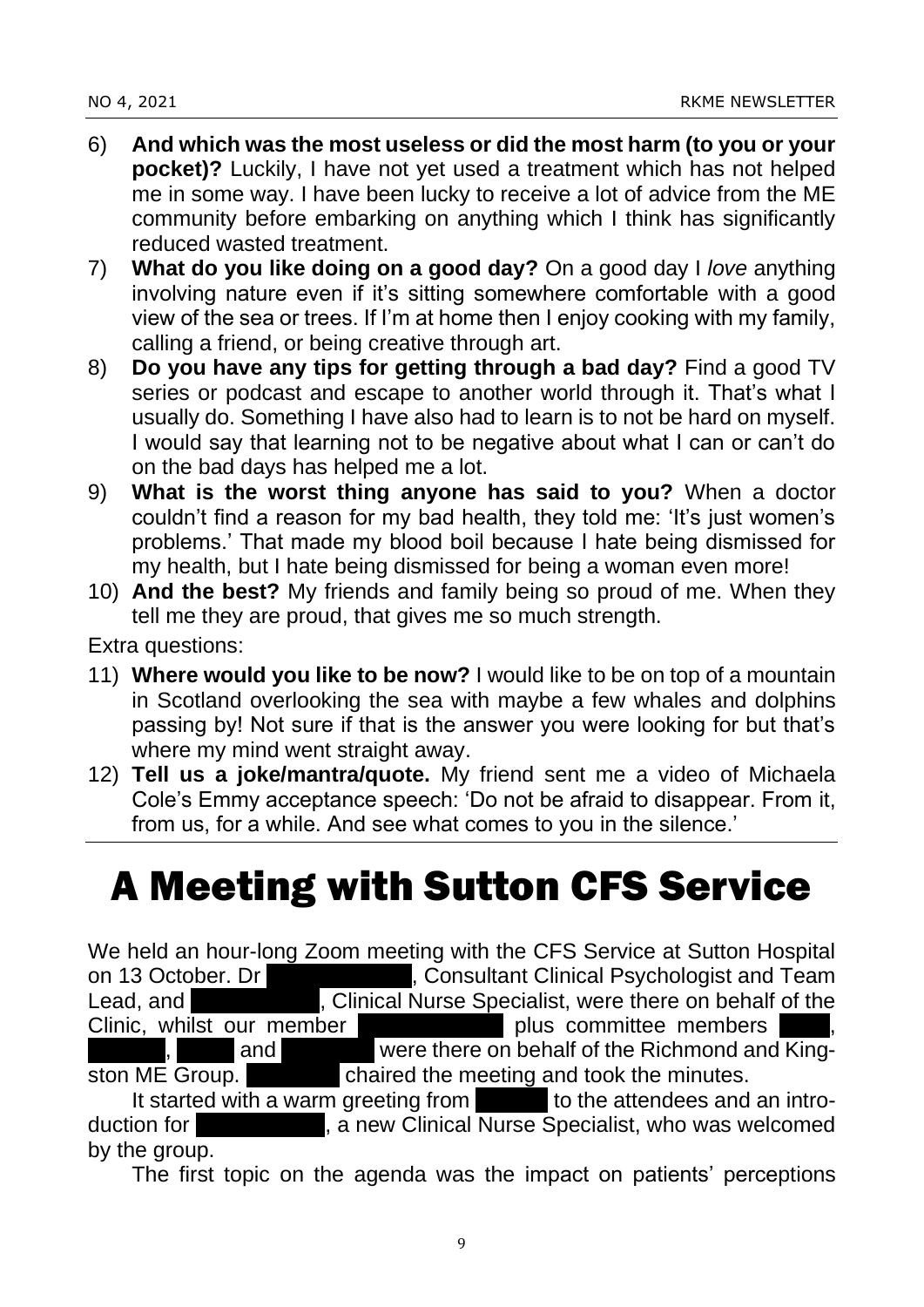caused by the Service having a psychiatrist as the lead consultant. highlighted that we probably had a perception of Dr Standard Land Lands might not reflect what she actually does at the Service. A asked for evidence or feedback from any of our members experiencing an increase of psychological influences on the treatments and services provided by the Clinic, as Dr **Lackshis has not influenced any of them.** Although she is a psychiatrist in her other job, she is at the CFS Service to ensure its operation and the receiving of funds from the NHS Trust as the Lead Consultant, but she is *not* there to change the treatment by implementing more psychological therapies or to treat the illness as a psychological rather than physiological condition. Dr is employed as a medical consultant in the CFS Service so that she can provide a medical opinion on patients' referrals to exclude conditions other than

ME/CFS, ensuring that they are at the right place for their treatment.

explained that Dr **Bank had set up the Service in 2004, finding** the funds and resources to run it. He has retired and no other immunologist showed interest in running it. There aren't medical consultants trained to be ME/CFS Specialists, and no one in the country applied for the post.

As ME/CFS doesn't have a known proven cause, there is not a 'home' for the illness within NHS Trusts in the country, so each local NHS Service has to find and justify the resources it needs, based on demand, in order to treat the condition, and Dr **Lacarova ensures funds are assigned to the Sutton Clinic for** this purpose.

The next topic on the agenda was the suitable use of CBT to help patients to manage anxiety and negative thoughts as a consequence of having ME/CFS. Mentioned that CBT helped to deal with unhelpful thoughts, feelings and behavioural responses, along with adjusting to living with ME/CFS. Whilst some people may see the logic of identifying alternative thoughts, they do not necessarily feel reassured and they continue to experience challenging emotions. The Service has been able to adopt Third Wave CBT approaches such as Compassion Focussed Therapy (CFT) and Acceptance and Commitment Therapy (ACT). Therapy includes developing skills related to acceptance and applying self-compassion in the context of aligning a person's life in accordance to their values.

In order to adapt their programme to the new NICE Guidelines, proposed an open meeting with all ME/CFS support groups in the South-West London and Surrey areas to talk about this process. The Service considers and values our feedback (which influenced them sufficiently to be one of the few CFS services that did not recommend their patients to use Graded Exercise Therapy). This meeting might be arranged within the first half of 2022.

asked about the areas covered by the Service, and Yasmin said that they were all of Surrey, part of North-East Sussex and the part of South London adjacent to Surrey.

said that the Service used the Hospital Friends and Family Test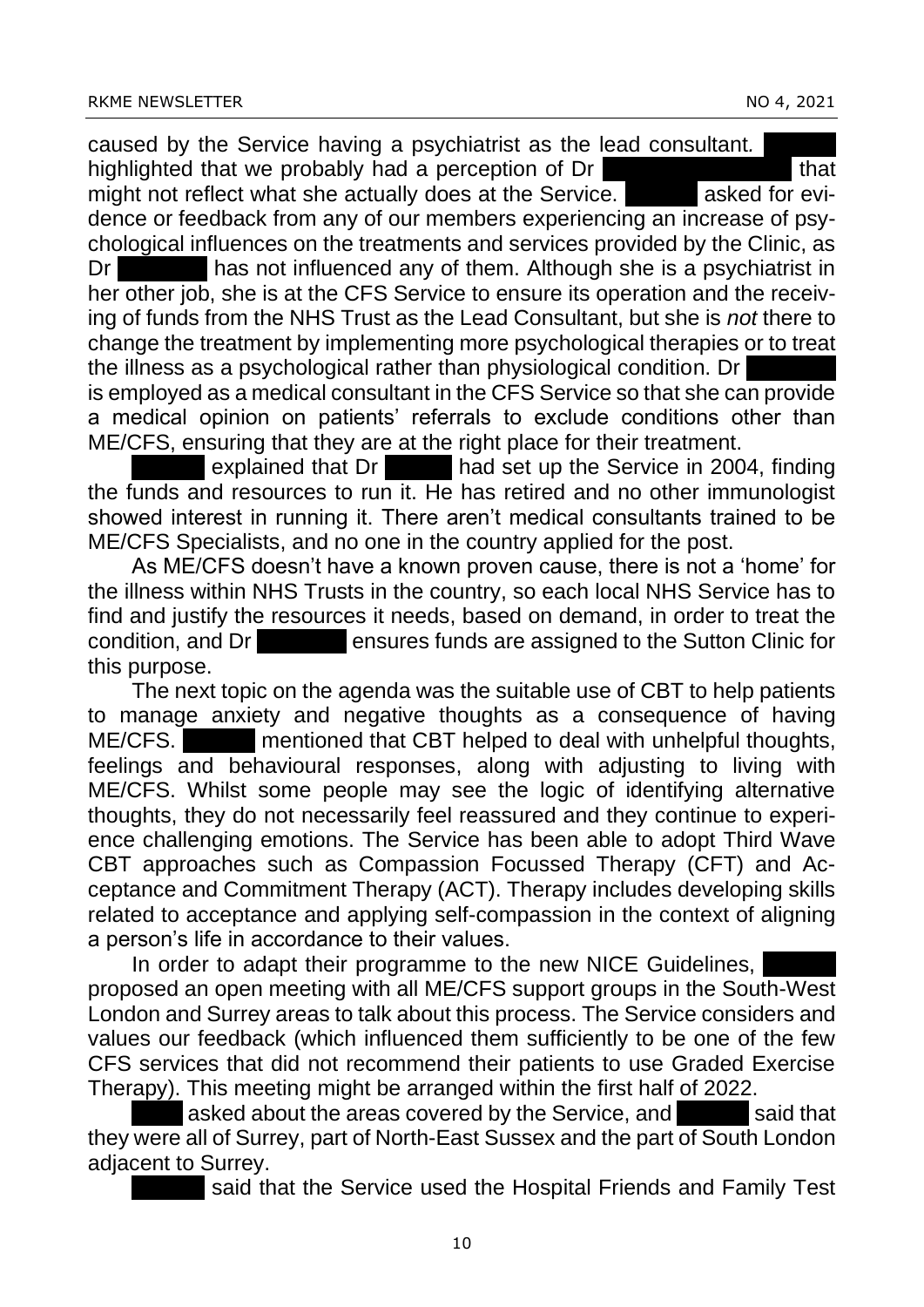for feedback, based on whether users would recommend it to other people with ME/CFS, and on comments about how to improve it or what could be performed better. In the last 12 months, 126 people have provided feedback and 92 per cent said they would fully recommend it. Just two per cent of respondents declared that they would not recommend it, and they are being approached in order to find out their reasons so that improvements can be made.

Regarding Long Covid, the Sutton CFS Service is working collaboratively with the Long Covid Service at Leatherhead Hospital. Both services are exchanging information, but are not planning to merge. They have access to the new research on Long Covid and the recommendations for treating the condition. **Heather highlighted that the Long Covid Service must be cautious when** recommending GET to their patients as this could worsen their symptoms, especially Post-Exertional Malaise (PEM). Patients with Long Covid, as well as with ME/CFS, need more rest in order to recover. She also asked why patients with Long Covid received support from many different medical specialities, due to many physiological systems being affected, whilst patients with ME/CFS are left with minimum resources.

mentioned that ME/CFS symptoms were exacerbated by the perimenopause and it would be good to see more information about it given by the Service.

said that the Service was seeing around 200 patients per year when it was originally set up, but in recent years that number has increased to 600, within the same budget. As the local Long Covid Service had been established, the CFS Service has avoided the risk of an increase in referral demand. There were currently no plans to expand the part-time working hours.

Regarding the possibility of suspending the current automatic discharge of patients once they complete the First Steps programme, said that it was not feasible, as the Service would have to re-absorb all these patients, thus leaving new patients with longer waiting times. In explained her case and vas sorry to know her situation, but demand currently exceeded the resources they had available.

said that the Service provided a discharge letter to GPs explaining what the patient learnt at the sessions and how to manage setbacks. suggested that it would be helpful to include a sheet with resources for patients about benefit applications, support groups and ME websites such as the ME Association. **Heather also mentioned that they should provide a support letter** for us to apply for PIP and other benefits when applicable. Said that they write supporting letters for patients that are active in the Service. They are unable to write supporting letters for those no longer at the Clinic, as this would require time and resources they currently don't have. She and **Also said** that some of the resources are flagged at the beginning of the process, when patients first join the Service, but **Annual pointed out that patients didn't tend to** remember what was told on the first appointment as they were all trying to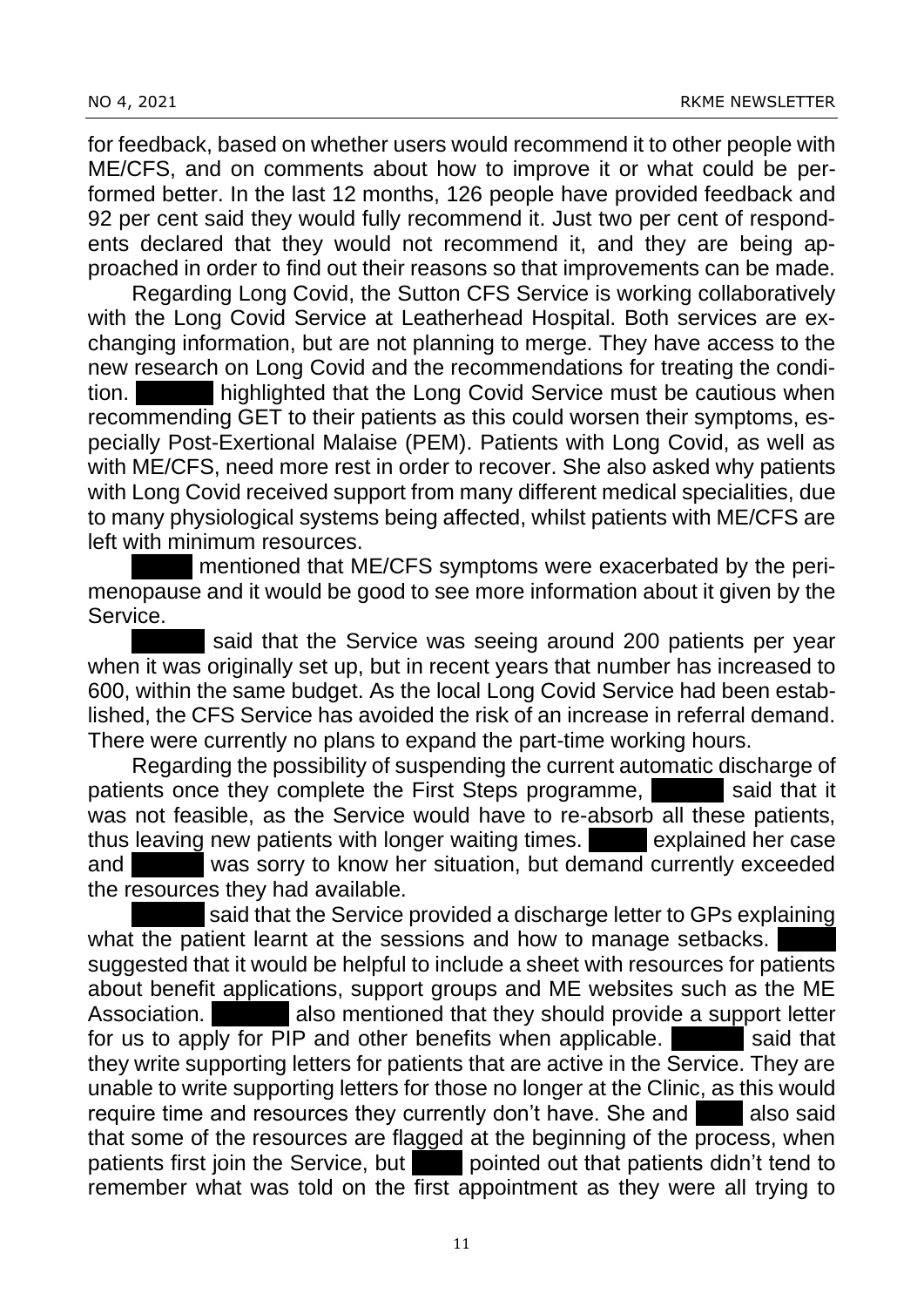understand and adapt to the changes in their bodies and to a new way of living their lives with the limitations and strong symptoms caused by the illness.

About the possibility of recommending the use of Heart Rate Monitoring for patients (so they can pace themselves better), Taskin mentioned that it was used by the physio in specific situations for some patients, as heart rates changed with stress, eating food, digestion, etc. **Example 20 commented that there** was an application that could be used for patients in order to prevent PEM. She said that understanding how to operate it was 'a bit techie', but that they could signpost patients to it, requesting help from the physio when needed. **Heather had wanted to recommend Physios for ME, but there was** insufficient time to do so.

The good news for severe patients (and everyone!) was that the Service had finally received the authorisation from the NHS Trust to use on-line appointments. This turned out to be only way that people could become patients during the Corona pandemic and therefore appointments have became solely on-line over the last 18 months. The Service was now trying to work using a hybrid system where patients could be seen in person and on-line.

Fernando thanked **Yasmin and Jane for talking to us and** and **Fighter and Sepannish and Sepannis** and  $\overline{a}$  for attending and for asking good questions and offering suggestions. The thanked the Richmond and Kingston ME Group for being supportive to the Service by being in touch and offering constructive feedback.

The next meeting, to be held in 2022, will be used to discuss the implementation of the new NICE Guidelines.

If you would like to see the full minutes, please contact any member of the committee.

### Mindfully Evie: I Just Want To Be Seen

It's not you. It's me. It's years of being misbelieved. Years of being dismissed. Years of being told it's just stress. Years of being turned away from help because I didn't look ill enough. I know your intentions are good. I know you think you're saying a nice thing. But I constantly feel like I have to prove that I'm sick. That I'm not a faker. A liar. An imposter.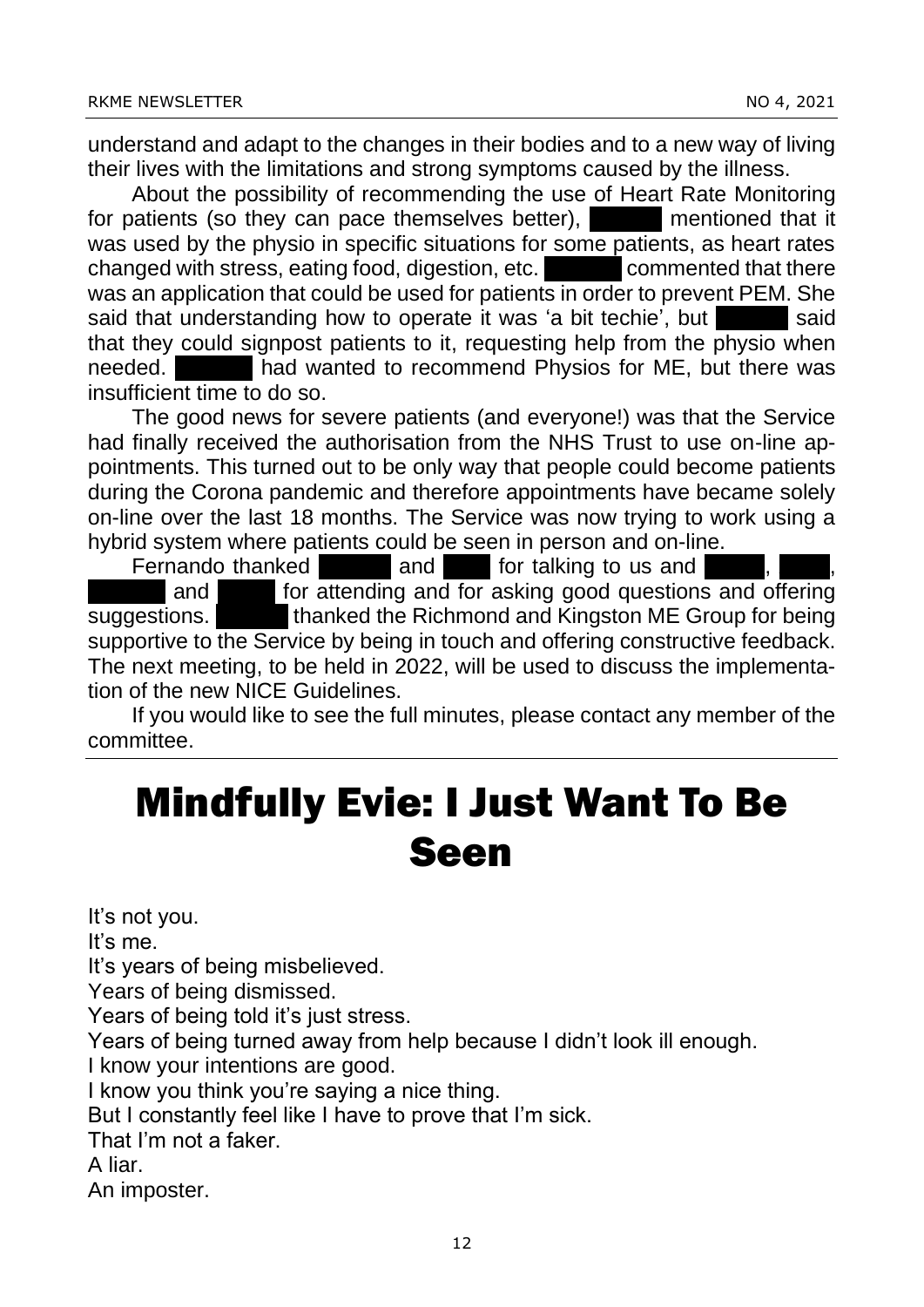Living with an invisible illness does that to you.

It asks you to prove how you're sick.

But if you could see the pain, the fatigue, you would never ask me to prove it as you will see it in its fullness.

But on the street, in a picture, in passing, you can't see this.

You can't see how sick I am.

That is why it hurts when you tell me how well look well.

It hurts because it feels like you're saying I'm not sick.

That my illness isn't real.

Or that I'm not as sick as I'm claiming I am.

Too much history and messiness of being accused of being a liar, a faker, an imposter, is brought up through your words.

I know your intentions are good.

But please understand, as someone with an invisible illness, it hurts when you tell me I look well.

I don't want to feel like I have to prove anything.

I just want to be seen.

#### Letter from ME Research

We received the following letter from Network Changer, the Operations Director at ME Research.

On behalf of all of us at ME Research UK, I would like to thank Richmond and Kingston ME Group so much for its continued support and its donation of £75 received this morning. I have, as on previous occasions, credited the donation to our Research Fund — 100 per cent of which is dedicated to funding biomedical research into the causes and consequences of ME/CFS.

The past 12 months have been difficult for us all, but, paradoxically, it has been an extraordinarily active period for ME Research UK. Our 2021 call for grant applications focussed on the viral causes of ME/CFS closed last month and received six high-quality proposals from around the world. We are also currently looking at three applications for PhD funding. Two newly funded projects are starting this month, while we have another 10 studies on-going, altogether representing more than £1 million currently invested in ME/CFS research. The next few months will also see previous years' research projects ending and we look forward to sharing the results and adding still further to the knowledge-base of this illness.

Without the support and faith of our friends none of this would be possible.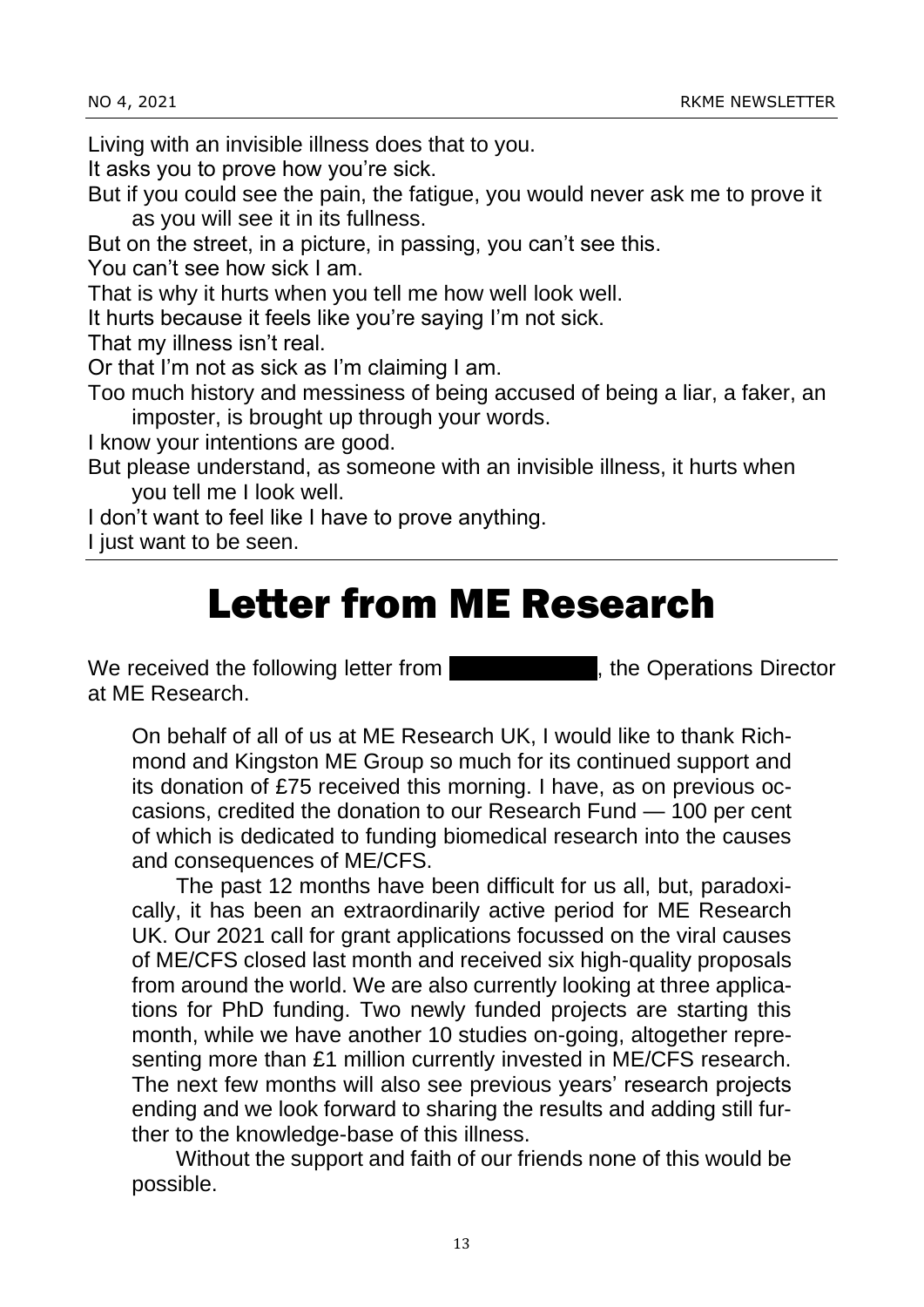mumford14@hotmail.co.uk.

Once again, I would like to thank Richmond and Kingston ME Group so much for the donation; every penny helps us in our quest to make the breakthrough that ME/CFS sufferers deserve.

It is gratifying to see that our donation is being used to help finance important research into our illness.

### Listening Line

The Listening Line is a support service provided by the Group to help you with the emotional burden implicit in life with ME. **Show Mumphord is a friendly person** with previous experiences of helping people as a nurse. She has empathic ears and will be there to listen to you when you're feeling down or isolated and needing to talk to someone. Please bear in mind that she is not running a helpline which can tell you how to deal with benefit applications, emergencies or anything critical.

Like the rest of us,  $\blacksquare$  is dealing with the challenges of having ME and therefore she might not be immediately available when you call her, but she will call you back as soon as she can. You only need to dial or send a text to our answerphone number **1998**, leave your name and a phone number and she will call you when she is available. Please be aware that she will not be able to answer your call after 8:00pm as she needs to rest. We hope this service can be of good value to you.

### WhatsApp Group for All Ages

We currently have a WhatsApp group for young adults with ME. However, we have received e-mails from members of different ages who would like to interact via this smartphone application. If you would like to be included in this group, please contact Jenny Mummership Secretary, at jenny Mummership Secretary, at jenny at jenny mummership Secretary, at jenny mummership Secretary, at jenny mummership Secretary, at jenny mummership Secretary, at jenny

#### Contingency Fund

Please remember that you can apply for help from the Group Contingency Fund not only to pay for taxis or other travel expenses to see your GP/Consultant, but also to pay for their medical report and your medical information in the NHS system in order to support your benefits application. We have received lots of feedback about the difficulties of applying for PIP and other benefits; therefore, we consider that it is essential that you obtain an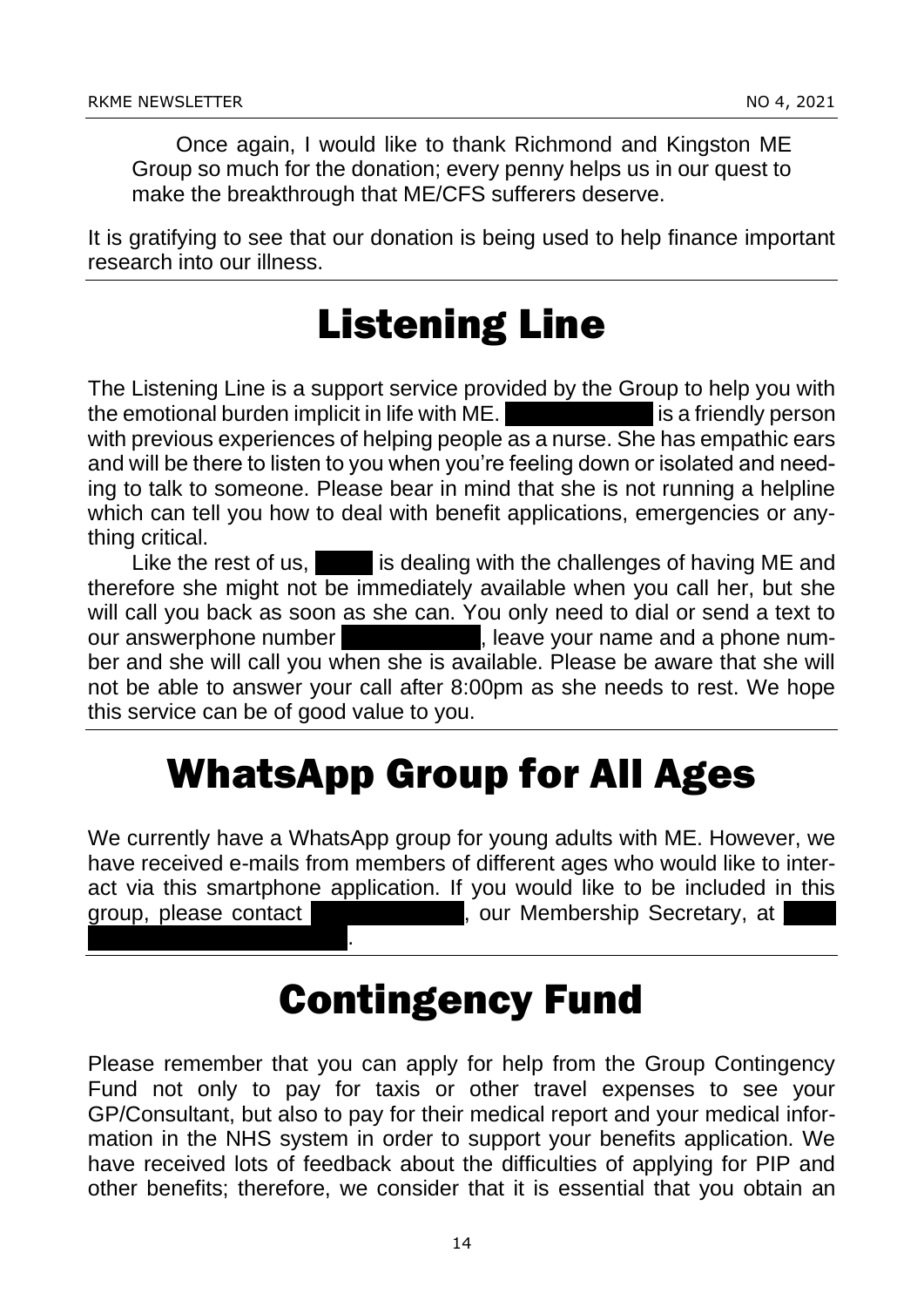updated report from your GP, which usually costs between £25 and £50. Remember that this fund can also be used for such things as attending Group meet-ups and benefit assessments, or in a family emergency.

If you wish to apply for a payment from the fund, please contact any member of the Committee. The maximum you can claim is £50 per year and you will need to submit the receipts with the application form. If your circumstances are such that you need the money in advance because you're running low on funds or are needing more than £50, or if you aren't able to provide a receipt with your application, please contact our Treasurer to discuss your situation before you apply.

### Benefit Queries and Helplines

If you are thinking of applying for Employment and Support Allowance (ESA), Personal Independence Payment (PIP), Attendance Allowance (AA), Universal Credit (UC) or any other benefit that applies to your circumstances, please note  $\mathsf{that}$  and  $\mathsf{and}$ 

are available for any question you may have regarding this matter. You should contact one or the other of them before you request your application form from the DWP, as once you do this you have only four weeks to complete it and you may need more time to do this or to obtain medical evidence to support your application. Heather and Fernando can also send any queries on your behalf to Ken Butler, the benefits advisor from Disability Rights UK, who will attempt to answer them.

There is an excellent group on Facebook for anyone with ME who is applying for benefits — UK ME & Chronic Illness Benefits Advice, at https:// www. facebook.com/groups/278260135547189/?multi\_permalinks=3943774848995 681. If you don't have a Facebook account, please contact or Ferric or Ferric

and your query will be referred to this group.

The Action for ME's Welfare Advice and Support Service provides free confidential advice over the phone on welfare benefits, disability discrimination and employment issues to people affected by ME. It is open on Monday to Friday from 10.00am to 4.00pm. Call 0117 927 9551 or e-mail welfare @action forme.org.uk.

The ME Association runs ME Connect. It provides support for people with ME and those who live with or care for them. It is open every day of the year between these times: 10.00am to 12.00 noon, 2.00pm to 4.00pm, 7.00pm to 9.00pm. The telephone number is 0844 576 5326. There is an e-mail contact at meconnect@meassociation.org.uk.

The Disability Law Service offers free advice on 020 7791 9800, and online advice can be obtained via its website https://dls.org.uk/free-advice/onlineadvice/.